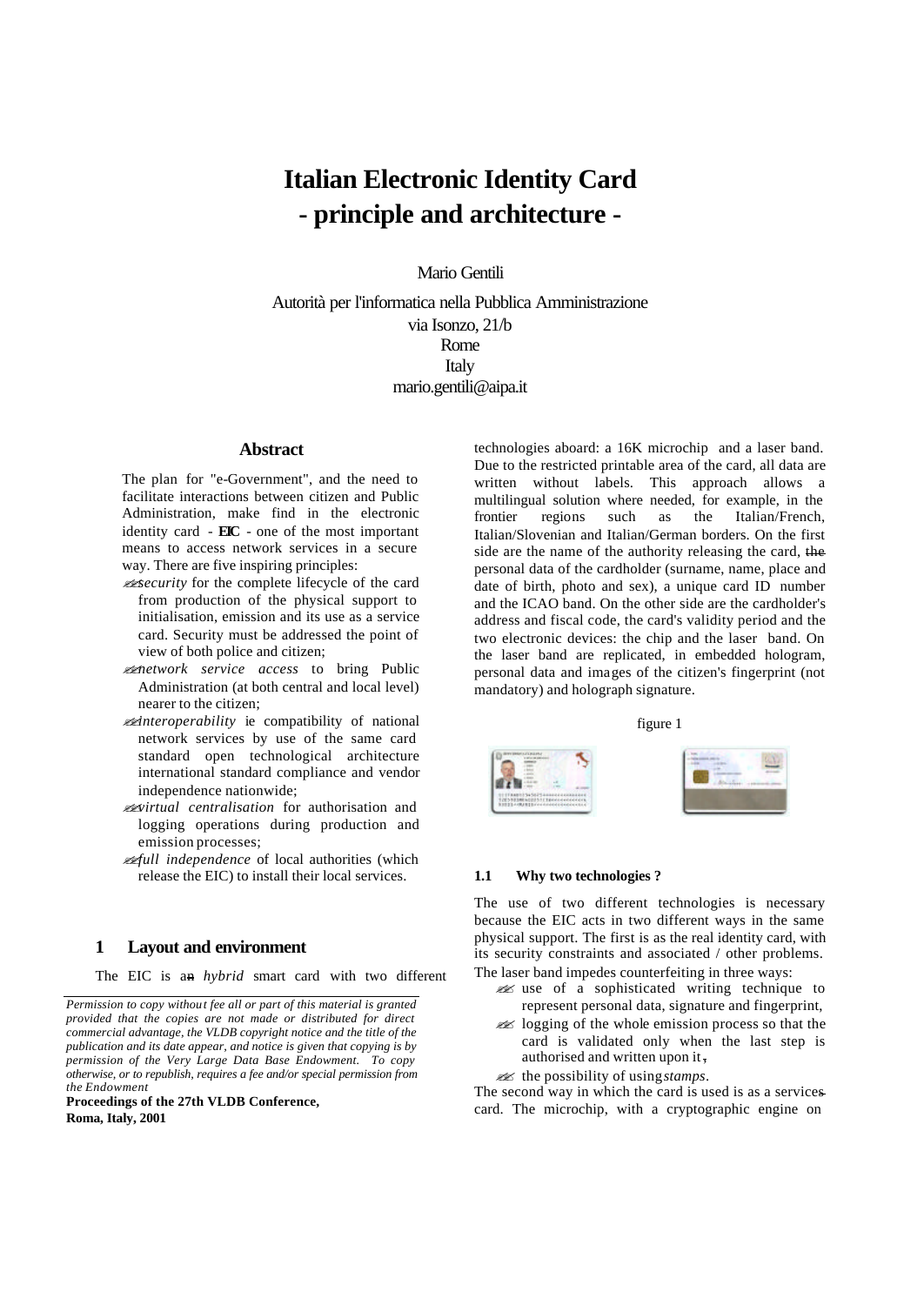board, ensures the right security in terms of network identification and authentication based on symmetric and asymmetric cryptography.

#### **1.2 Regulatory framework**

The EIC was described by Italian Law 127/1997 and implemented by Labour Decree 437/1999. The technical rules were published in the summer of 2000.

## **1.3 Requirement**

The legal framework and its constraints, depending on police regulation, are at the base of EIC logical architecture and hence affects the choice of the implementation method. Among these constraints are:

- $\mathcal{L}$  the need to have a unique central index for the Italian Population Registration Centre (Indice Nazionale Anagrafico - INA );
- $\mathcal{L}$  the alignment of the fiscal code with the Ministry of Finance, which is the only administration releasing the fiscal code used for the citizen's financial interactions;
- $\mathscr{L}$  the existence of 8104 independent local authorities, each with its own local services to include on the microchip and with the need to release the EIC on demand;

 $\mathscr{A}$  the framework of the e-Government plan:

 $\mathscr{A}$  a sophisticated physical layout to increase the security level of the actual paper model.

The following figure gives a logical representation of the different bodies and framework involved in the process:





## **2 Interoperability considerations**

All EIC components are based on ISO standards.

The physical support is an ISO 7816-1, ISO 7816-2 and ISO/ID-001 compliant plastic card.

For the network authentication process an asymmetrical RSA algorithm is used: the format of the data is PKCS#1 compliant. The used certificate is X509 v3 compliant and the data envelope is PKCS#7 signed.

The APDU for microchip interactions are ISO 7816- 3, 7816-4 and 7816-8 compliant. The APDU library is dynamically compiled in different environments.

The laser band formatting rules and data representation are ISO 11964 annex B compliant.

# **3 Organisations involved**

The EIC organisational infrastructure is very complex; however, a straightforward synergy between the private and public sectors (both local and central institutions) is foreseen. Among these:

- **ex microchip** manufacturers who supply microchips to the Italian mint (IPZS). During the production phase (see below the microchip is given a serial code consisting of a progressive number, a progressive stock number and the production date. The code is unique for each microchip and a list giving the match between each microchip and its assigned code follows each shipment;
- **ex laser band** manufacturers who supply IPZS with laser bands. As with microchips, each laser band is given a unique code which is later supplied to the customer;
- **EXECUAL IPZS**, which assembles the different technologies upon the plastic card and encodes, in both the chip and the laser band, the unique national ID number supplied by Ministry of the Interior;
- ? **Ministry of the Interior Emission Circuit Security System - SSCE**. This is the security core of the project. SSCE is the Public Key Infrastructure for the EIC certificate. It receives card requests from local authorities and provides authorisation after normal checks such as: valid means of identification, duplicate request of the same citizen in different regions, access to CRL. All data are encrypted with the private key of the cardholder, who has exclusive access. From the storage point of view, SSCE resembles a bank safe: the security key is the private key of the owner of the data;
- ? **Ministry of the Interior Access System for Population Registration Centre - SAIA** is the information system of the local authorities for the logging and inter-database integration of each addition and update of personal data;
- ? **Local authorities -** are responsible for issuing EIC cards.

# **4 Emission process**

#### **4.1 Production**

The production phase involves three groups: the microchip and laser band manufacturers and IPZS. The manufacturers supply their products to the Italian mint, which embeds the chip and laser band into the plastic support and then stores the card until needed.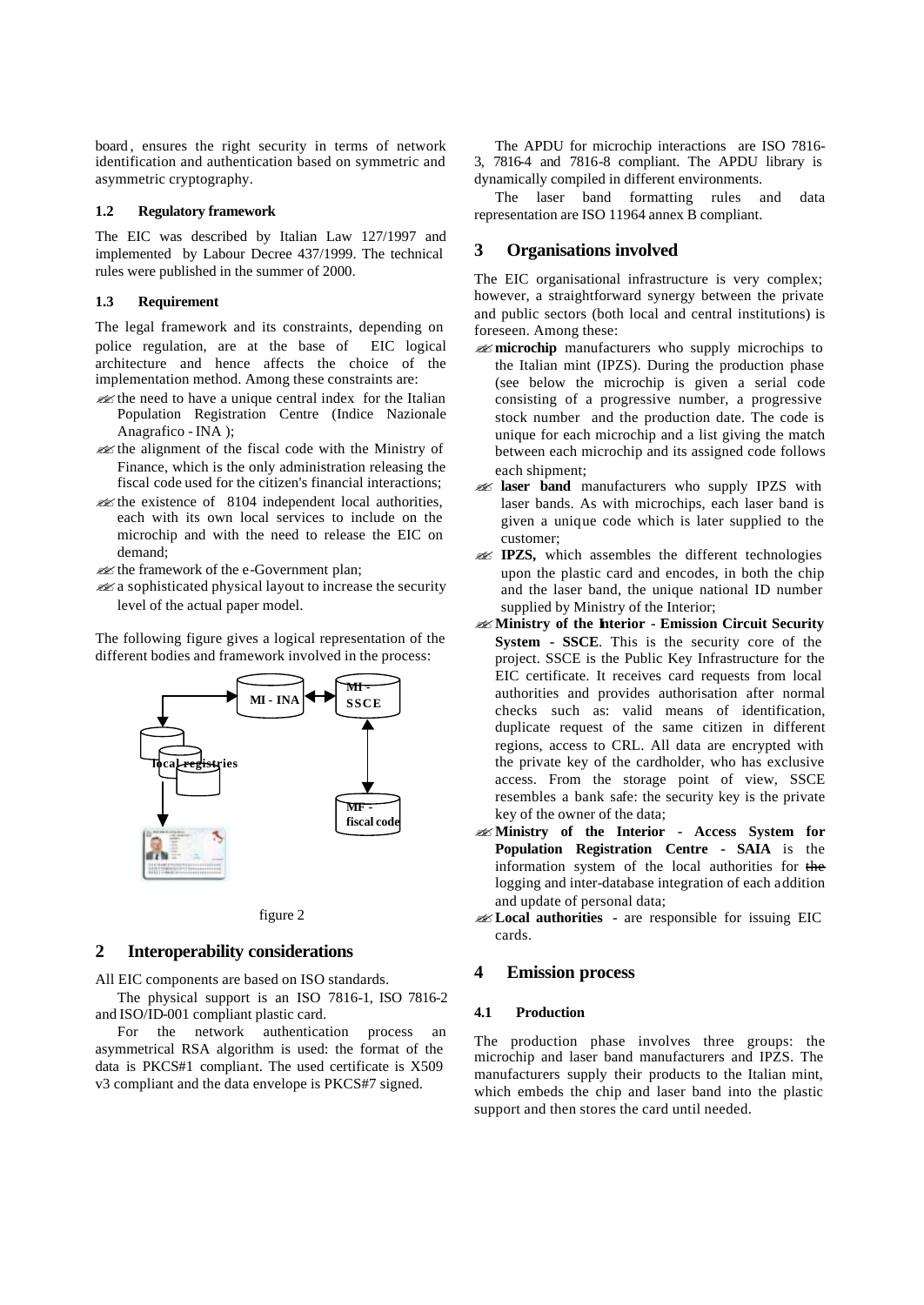# **4.2 Initialisation**

On receipt of request from the local authority for a shipment of smart cards, IPZS:

- $\mathcal{A}$  formats the microchip (according with to the chip mask scheme) and laser band,
- ? installs microchip security accesses and privileges,
- ? writes the card ID (previously received from SSCE) on the chip, laser band and physical support, and prints standardised (Italian logo, etc) and security elements,
- ? submits an authorisation request to SSCE and waits for the final "ready to go".

#### **4.3 Activation**

When SSCE provides authorisation, IPZS activates the cards and adds the ministerial authorisations to its database, writes the authorisation on the laser band, assigns a stock of the cards (from ID number … to ID number …) to the local authorities, and sends these associations to SSCE, which uses them for formal checking of the ID card and the authority to which it is assigned.

The card is now called the *white document.* This cannot be manipulated, as the information contained in the microchip is the same as that written upon the laser band and all data are validated by SSCE digital signature.

#### **4.4 Emission**

The emission phase is realised by the local authorities. When an authority has insufficient resources for this process, it may delegate the operative functions to a Service Centre.

The authority obtains personal data by using a camera or scanner for the photo, a scanner for the signature, a special scanner for the fingerprint and the software provisioned by SSCE for generation of the EIC keys and transmission of a PKCS#10 certificate request to SSCE.

After the formal checks, SSCE issues the certificate, signs it with its private key and sends authorisation to the local authority.

At this point the authority can complete the process and:

- ? prints personal data and the photo upon the physical support,
- $\mathscr{L}$  writes the authorisation upon the laser band,
- **EIC** certificate upon both microchip and laser band,
- ? generates the PIN/PUK and prints them in a special sheet contained in a closed envelope,
- $\mathscr{A}$  enables the national services in the microchip nationally dedicated directories,
- ? adds and enables local services in the microchip locally dedicated directories,
- $\mathscr{A}$  issues, in real time, the EIC to the citizen.

When provided by a Service Centre , the process is asynchronous and the requester must return to the local authority about a week later to receive the EIC.

## **5 EIC architecture**

## **5.1 Microchip**

The microchip's physical structure is a typical file system with a Master File, three Dedicated Files and three Elementary Files.

The Master File, that is the root directory of the file system, is generated and written by IPZS and the access mode is *read only*. The three Dedicated Files are under the initial control of IPZS but subsequent updates are performed by the local authorities. DF0 contains the initialisation data as the SSCE-assigned EIC ID number and microprocessor identification data. DF1 contains the X509 certificate released by SSCE and the personnel data of the citizen. The final Dedicated File - DF2 - contains information about the installed services (at national or local level) and the public keys of the institution providing the service. The crypto-engine is used to generate the two keys used for the network strong authentication of the card based on asymmetrical cryptography.

#### **5.2 Cryptographic elements**

The cryptographic components are used for the network strong authentication, the signature operations of the card, and the authentication and secure messaging process during the installation phase of the qualified national services. The private key length is 1024, and the algorithm used for service installation is 3-DES.

The EIC X509 v3 certificate is released by SSCE, which acts as both Registration and Certification Authority. The certificate, called C\_Carta, is generated during the emission phase after request from a local authority and installed in an Elementary File with readonly access.

C\_Carta structure is as follows:  $Version$   $\mathbf{r} = \mathbf{X}509v3$ Serial number ::= Certificate serial number; Issuer ::= Sub CA Distinguished Name; Start Date  $::=$  Date of emission; End Date  $::=$  Date of emission + 5 years;  $Subject \t::= CIE Distinguished Name$ Public Key  $\therefore$  = 1024 bit RSA public key. The extensions are: Key Usage  $::=$  Non repudiation; Extended Key Usage ::= Client Authentication; CRL Distribution Point ::= CRL LDAP URL; Personal ID ::= CIE Public Key Hash; CA ID ::= CA Public Key Hash. It should be noted that the Distinguished Name has the following additional structure: